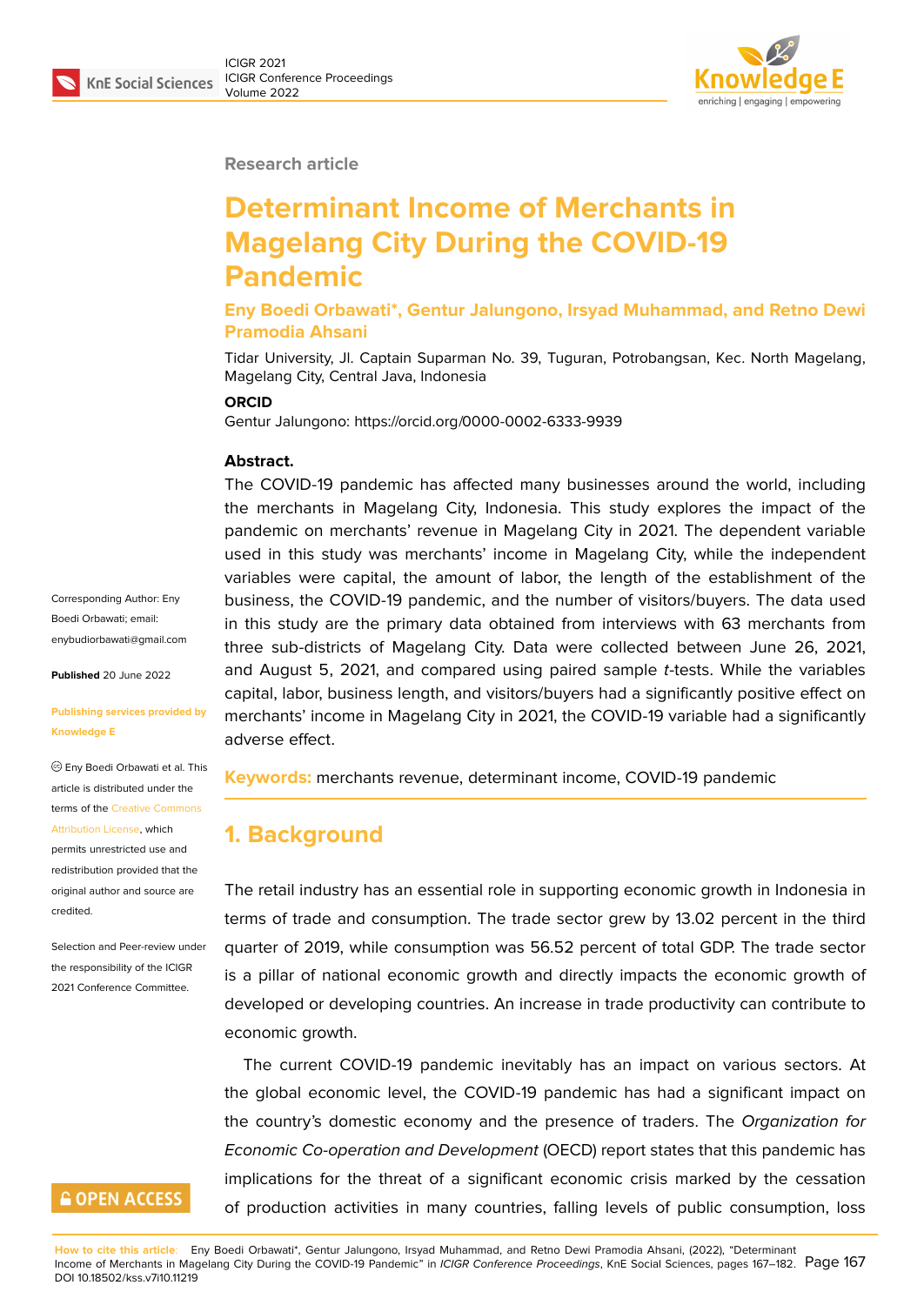of consumer confidence, falling stock markets which in turn leads to uncertainty. [1] **.** If this continues, the OECD predicts *output* levels will fall by between one-fifth and one-quarter in many countries, with consumer spending potentially falling by around one-third. Predictions indeed threaten the national economy of Indonesia. Pakpahan [[2\]](#page-14-0) stated three implications for Indonesia regarding the COVID-19 pandemic: the tourism, trade, and investment sectors**.**

Until June 2021, Magelang City is included in the red zone with cases of 412 peo[ple](#page-14-1) without symptoms (OTG), 286 people under surveillance (ODP), 60 patients under surveillance (PDP), and 33 positives. The Magelang City Government has also made a policy that applies to all Kali Lima Traders (PKL) who sell at various culinary centers in Magelang City to limit the time they sell until now. This restriction results from an agreement between the street vendor association and the Magelang City Government to prevent the spread of COVID-19.

The Tuin Van Java Culinary Center Association head explained that traders choose not to sell because their income is less than their expenses. Some still survive because they depend on Tuin Van Java for their lives. He hopes this pandemic will end soon so that buying and selling activities can return to normal and traders can make profits again [3].

Researchers conducted a pre-survey to find out whether traders experienced the impact of restrictions due to the COVID-19 pandemic in Magelang City. The results obtain[ed](#page-14-2) are as follows;



**Figure** 1: The turnover of Magelang City traders in 2021. (Source: Magelang City Pre-Survey Results ( July 2021)).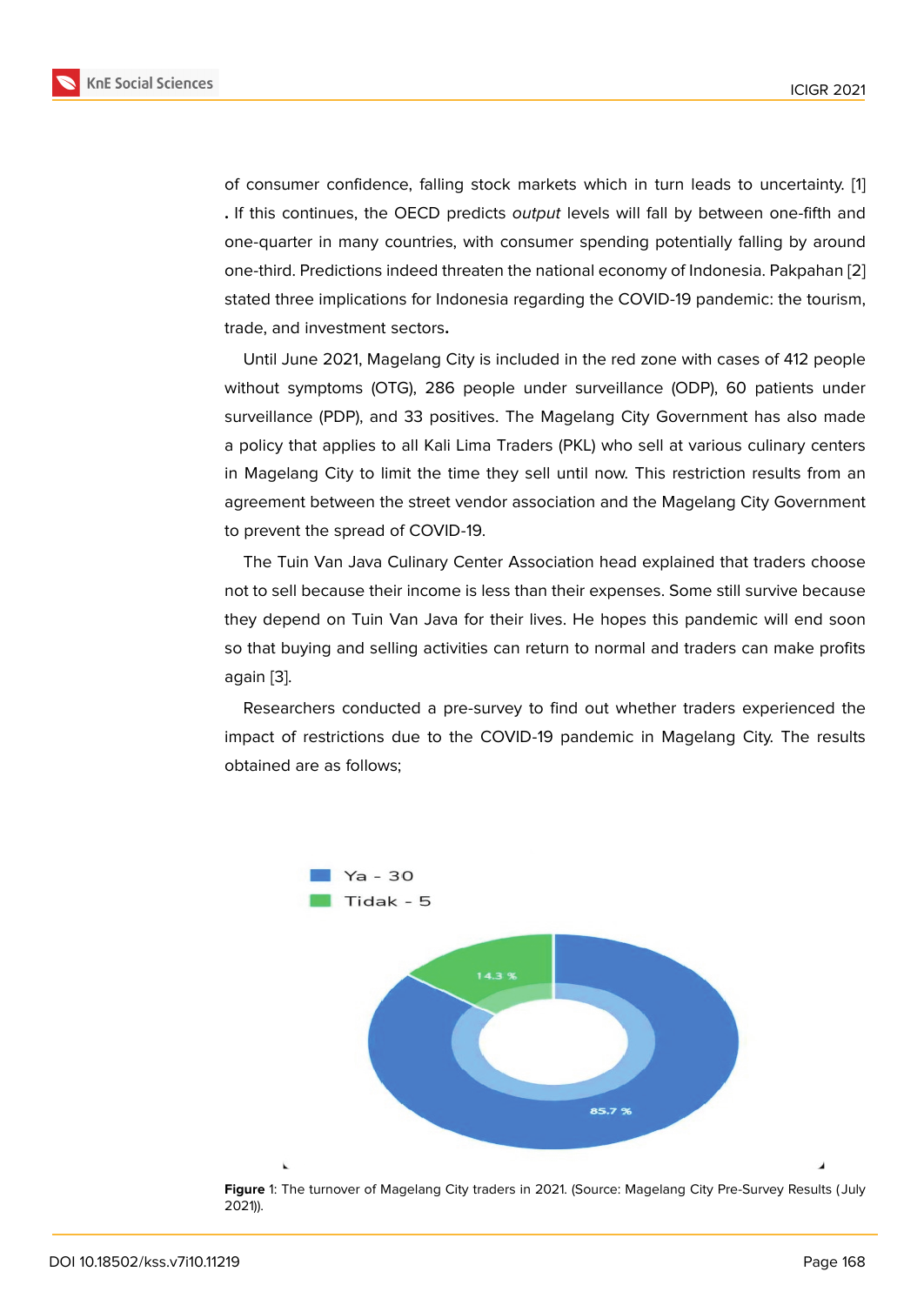Based on Figure 2, it can be seen from the pre-survey results in July 2021 with a sample of 34 respondents from each sub-district of Magelang City showing that 85.7% experienced a decrease in turnover due to the Covid-19 pandemic. Meanwhile, only 14.3% or 2 of 34 re[sp](#page-4-0)ondents did not experience a decrease in turnover due to the Covid-19 pandemic. The survey results also show that the average decline in turnover due to the Covid-19 pandemic experienced by trading business actors can be seen in table 1 below;

| Decrease(%) | Amount (%) |
|-------------|------------|
|             | 9          |
| $10 - 30$   | 23         |
| 30-50       | 29         |
| 50-70       | 24         |
| >70         | 15         |

Table 1: The total of decreased turnover of traders in Magelang City 2021.

Source: Magelang City Merchants Pre Survey Results ( July 2021)

From these various phenomena, researchers are interested in examining how the income of traders in Magelang City during the COVID-19 pandemic in 2021.

### **2. Literature Review**

#### **2.1. Impact of the Covid-19 Pandemic on the economy**

The COVID-19 pandemic has resulted in more than 4.3 million confirmed cases and over 290,000 deaths globally [4]. It has also fueled fears of an impending economic crisis and recession. Social distancing, self-isolation, and travel restrictions have reduced the workforce in all sectors of the economy and caused many jobs to be lost. Schools have closed, and the need [fo](#page-14-3)r commodities and manufactured products has decreased. On the other hand, the need for medical supplies has increased significantly. The food sector also faces increased demand due to panic buying and stockpiling of food products.

#### **2.2. The Impact of Covid 19 on the Manufacturing Industry Sector**

A survey conducted by the *British Plastics Federation (BPF)* explores how COVID-19 affects manufacturing businesses in the United Kingdom. Over 80% of respondents anticipate a decline in turnover over the next two quarters, with 98% acknowledging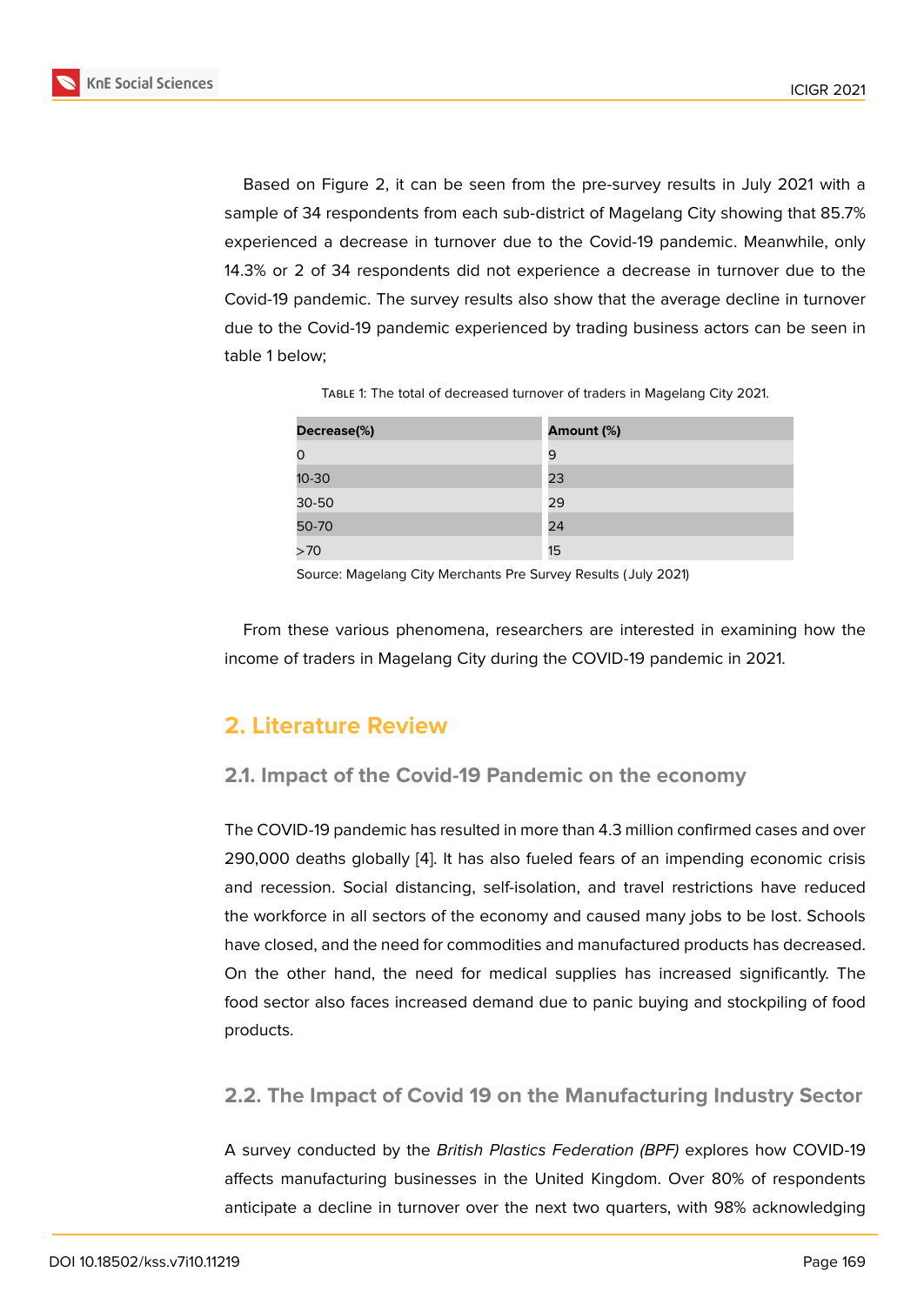concerns about the negative impact of the pandemic on business operations[5]. Import issues and labor shortages are significant concerns for businesses due to supply chain disruptions and self-isolation policies. The Chemical Industry is expected to reduce its global production by 1.2% [5], the worst growth for the sector since [th](#page-14-4)e 2008 financial crisis. Large chemical manufacturing companies such as BASF which are increasing production in China, have had to suspend their activities, which contributed to a slowdown in growth [6].

#### **2.3. Capital**

Capital is one of the crucial factors of production among the various important factors of production among the various factors of production needed. Even capital is an essential factor of production for multiplication factors such as land, raw materials, and machinery. It is impossible to buy land, machinery, labor, and other technologies without capital. Capital can also be interpreted as all current assets used for the operational activities of a business at any time [7].

#### **2.4. Income**

Paula said that income is a vital element in a trading business because in doing a business, one wants to know the value or amount of income earned during the business. In an economic sense, income is remuneration for the use of production factors owned by the household sector and the corporate sector, which can be in the form of salaries or wages, rent, interest, and profits [8].

#### **2.5. Trader**

A trader is a person who sells goods or services in a market environment or other places owned and controlled by the Regional Government and is justified by its designation function. Traders can also be interpreted as people with relatively varied capital engaged in the production and sale of goods or services to meet the needs of community groups. Traders are the most influential economic actors in the trade sector because their contribution is the liaison between producers and consumers. His income can measure the welfare of a trader. Therefore the factors that influence the income of traders must be considered so that the income of traders is stable and their welfare increases so that buying and selling activities in the market continue to run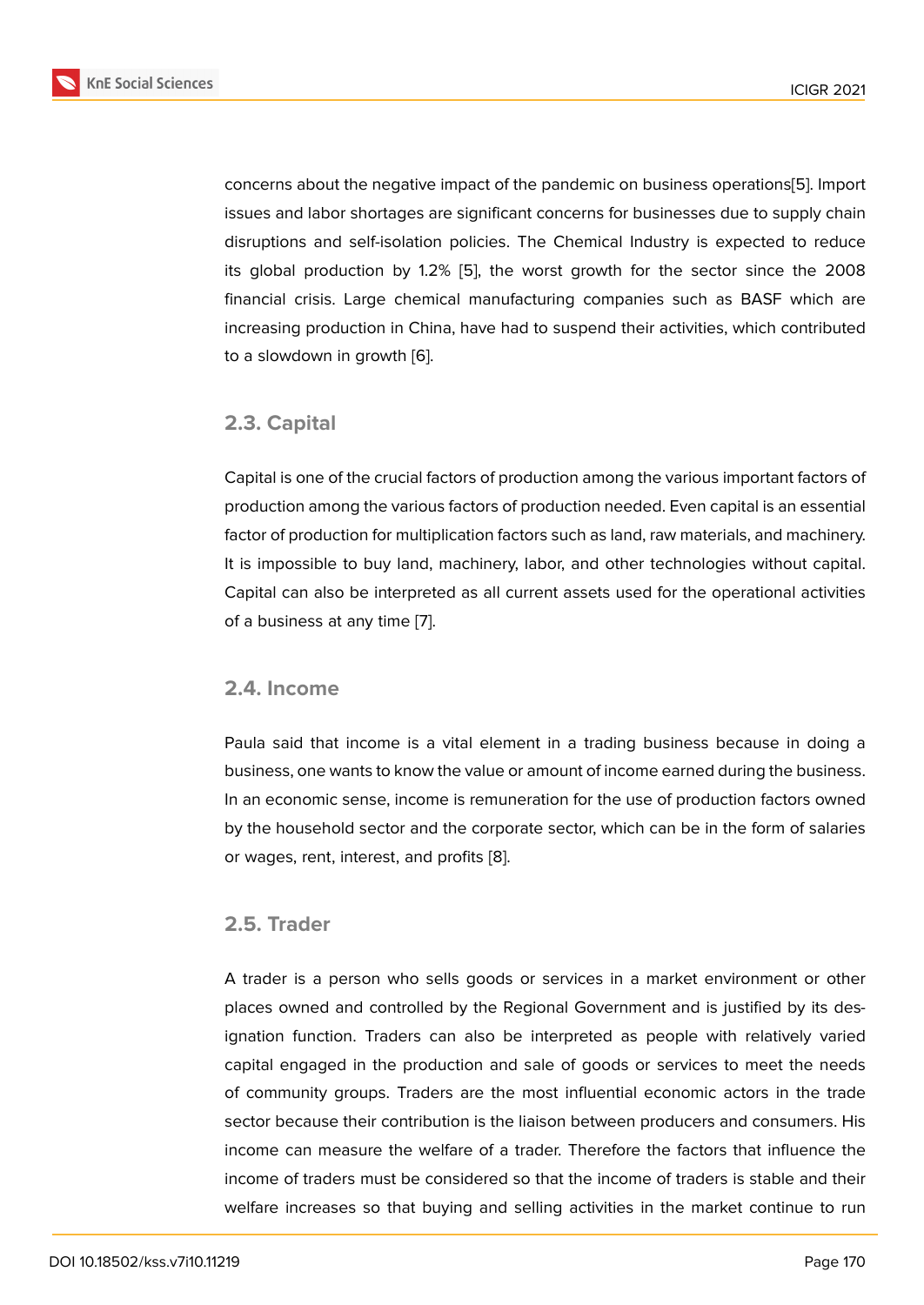

smoothly, the number of existing traders will survive and increase. Everyone can trade if they have the desire and opportunity, in which the opportunity to become a successful trader is equally open.

#### **2.6. Theoritical Framework**

Many factors can influence the income earned by traders in Magelang City. The capital owned by traders will affect the amount of merchandise. The number of goods traded will be related to the number of workers owned. The number of workers will affect the amount of production so that the amount of income will also have an effect. Consumers will better know traders who have a long business period. The length of the business will affect the quality of the goods or services produced so that it will affect the number of buyers or visitors to the merchant. The number of visitors/buyers to traders will affect the income of traders in Magelang City. The existence of the Covid-19 pandemic also dramatically affects the amount of income earned by traders in Magelang City in 2021. So the Theoritical Framework of this research is:



#### <span id="page-4-0"></span>**2.7. Hypothesis**

The hypothesis states what relationship the researcher is testing is;

- 1. Capital has a positive influence on the income of traders in Magelang City
- 2. Labor has a positive influence on the income of traders in Magelang City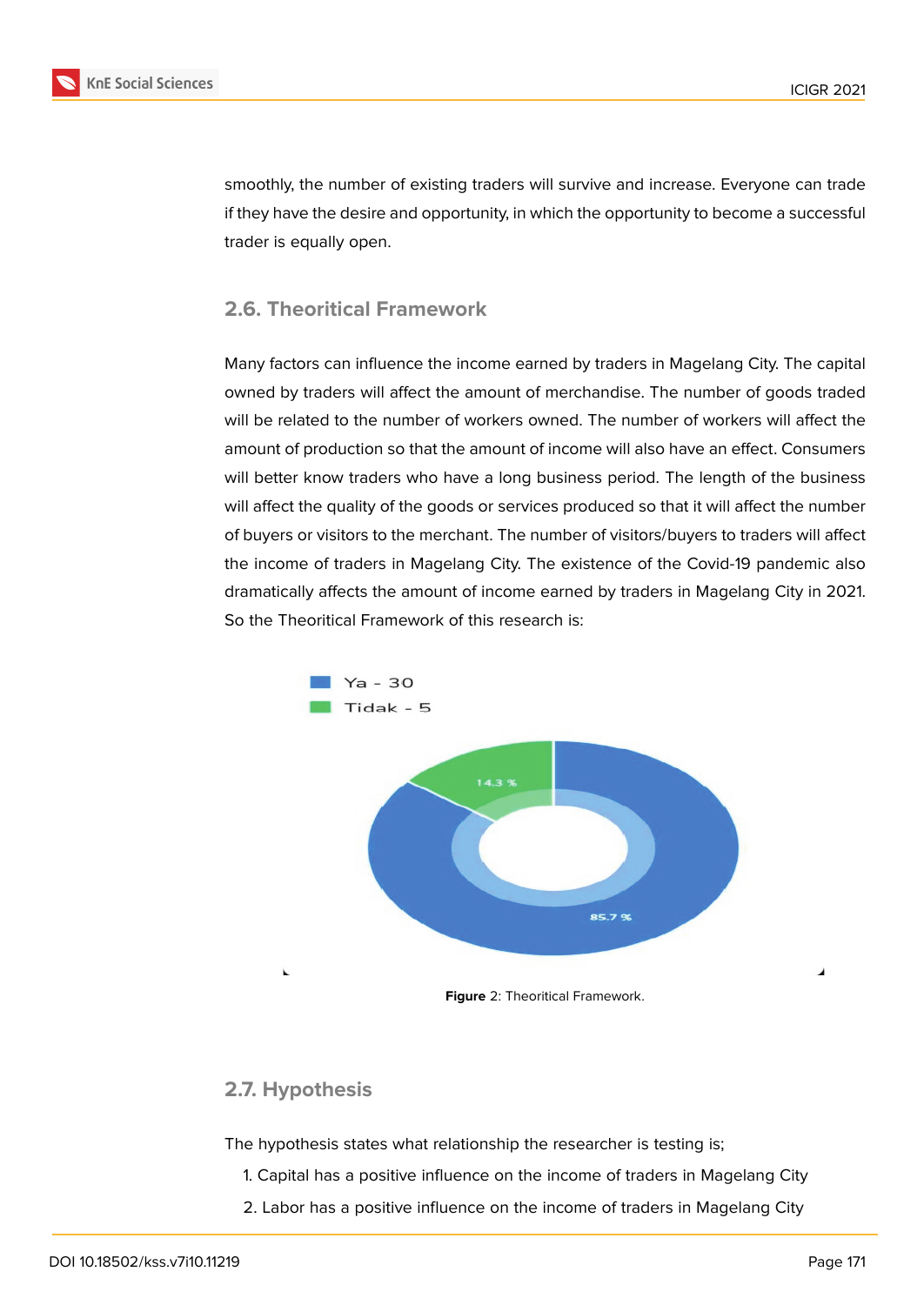3. The length of business has a positive influence on the income of traders in Magelang City

4. The Covid 19 pandemic hurts the income of traders in Magelang City

5. Buyers have a positive influence on the income of traders in Magelang City

6. Business capital, labor, length of business, Covid19 pandemic, sellers together influence the income of traders in Magelang City.

# **3. Research methods**

This study used primary data, which was analyzed descriptively using a quantitative approach. According to Whitney in Nazir [9], descriptive research searches for facts with the correct interpretation. Descriptive research studies problems in society and the procedures that apply in society and specific situations, including relationships, activities, attitudes, views, and ongoing pro[ce](#page-15-0)sses and effects of an organization.

#### **3.1. Population**

According to Sugiyono [10], the population is a generalization area consisting of objects/subjects with specific quantities and characteristics determined by researchers to be studied and then drawn conclusions. The population of this research is all merchant in Magelang Cit[y, t](#page-15-1)otaling **4.145.**

| <b>District</b>  | <b>Merchants</b> |
|------------------|------------------|
| Magelang Utara   | 871              |
| Magelang Tengah  | 1.749            |
| Magelang Selatan | 1.525            |
| <b>Total</b>     | 4.145            |

Table 2: Data on the Number of Merchants in Magelang City in 2020.

Source: Industry and Trade departement, 2020

#### **3.2. Sample**

In this study, sampling using the Slovin formula. The Slovin formula is a formula or formula to calculate the minimum sample size if the behavior of a population is not known with certainty. Slovin first introduced this formula in 1960. This Slovin formula is commonly used in research a survey where the sample size is usually considerable, so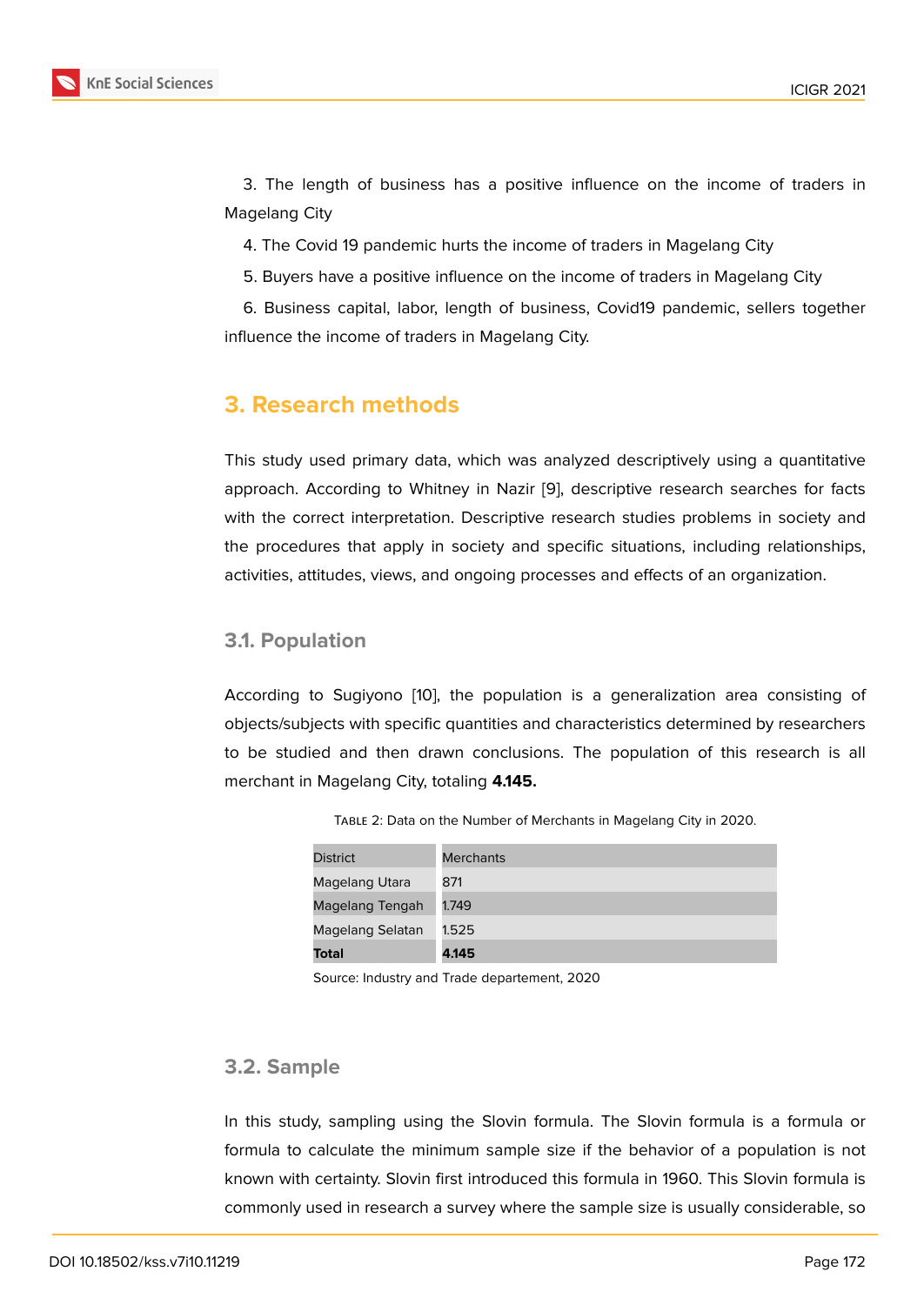

a formula is needed to get a small sample but can represent the entire population. The population of this study was 4.145.

Slovin's formula:

**n = N / ( 1 + N.(e) 2 )**

#### **Information :**

- n = Number of Samples
- N = Total Number of Population
- e = Error Tolerance Limit
- n= 4.145/ (1 + 4.145x0.12x0.12)
- $n = 4.145 / (1 + 59.68)$
- $n = 4.145 / (60.68)$
- $n = 68.3$  (rounded to 68)

## **4. Results and Discussion**

#### **4.1. Data Validity Test**

The validity test will test each of the variables used in this study, where all variables contain 44 questions that the respondent must answer. The validity test was carried out to ensure how well the instrument used in the research was conducted by correlating the score of the question items with the total score. The results of the validity test can be seen in Table 4.1 below:

The validity test results based on Table 4.1 show that all question items have valid conclusions because the R calculated results are more significant than the R table. Thus, the research question as a whole deserves to be used as an instrument to measure research data.

#### **4.2. Data reliability test**

The data reliability test was carried out to see the level of determination of the results of the questionnaire measurements used. The results of the reliability test can be seen in Table 4.2 below:

The reliability test results based on Table 4.2 show that the value of *Cronbach's Alpha* on all variables is more significant than 0.05, so that it can be said that all questions are reliable or reliable.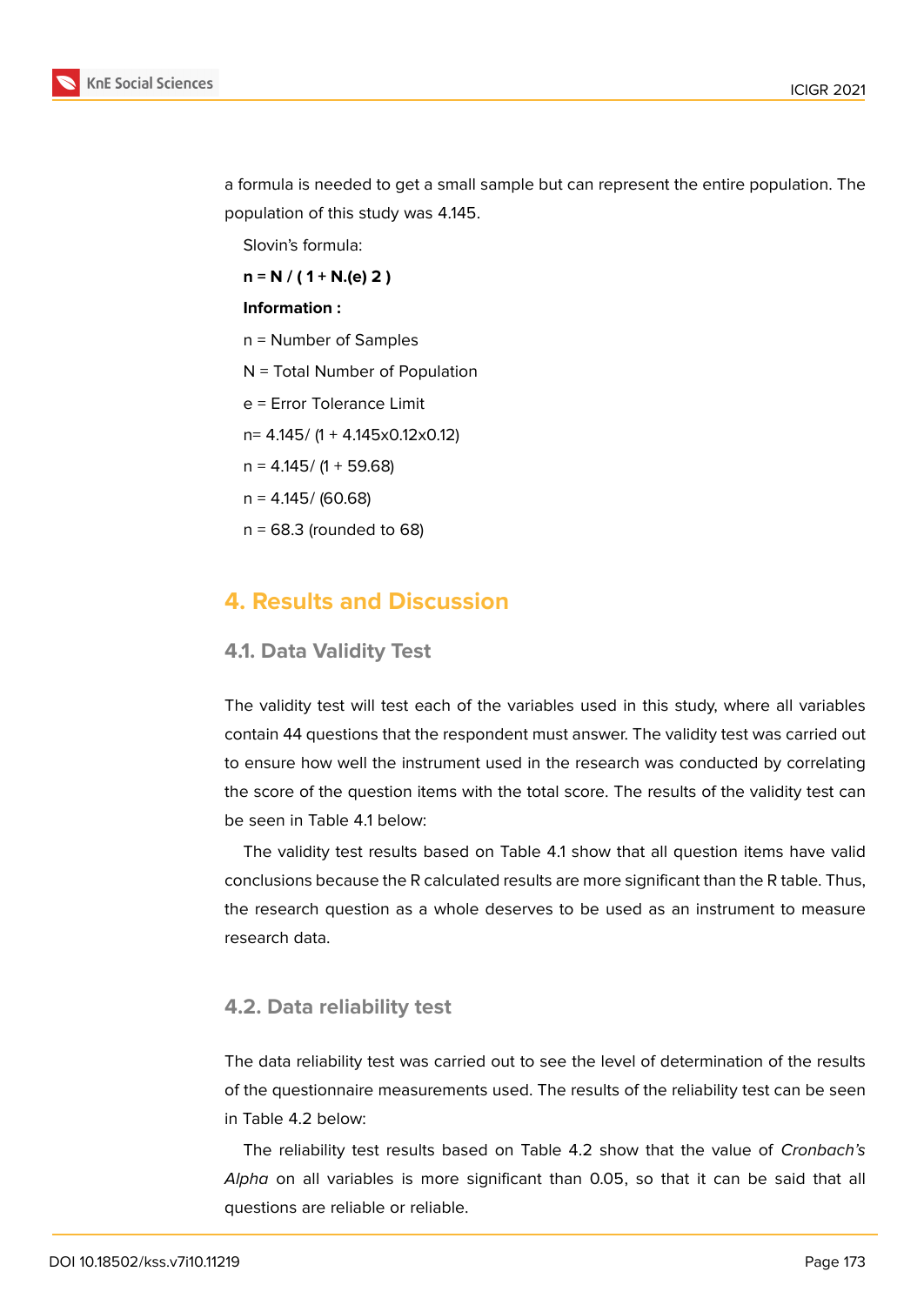

| Variable | Instrument              | R-hitung | R-table | <b>Result</b> |
|----------|-------------------------|----------|---------|---------------|
| X1       |                         | 0,256    | 0,2039  | Valid         |
|          | 2                       | 0,471    | 0,2039  | Valid         |
|          | 3                       | 0,335    | 0,2039  | Valid         |
|          | 4                       | 0,441    | 0,2039  | Valid         |
|          | 5                       | 0,509    | 0,2039  | Valid         |
|          | 6                       | 0,292    | 0,2039  | Valid         |
|          | 7                       | 0,280    | 0,2039  | Valid         |
|          | 8                       | 0,274    | 0,2039  | Valid         |
|          | 9                       | 0,354    | 0,2039  | Valid         |
|          | 10 <sup>1</sup>         | 0,266    | 0,2039  | Valid         |
|          | 11                      | 0,575    | 0,2039  | Valid         |
|          | 12                      | 0,232    | 0,2039  | Valid         |
|          | 13                      | 0,564    | 0,2039  | Valid         |
|          | 14                      | 0,439    | 0,2039  | Valid         |
|          | 15                      | 0,342    | 0,2039  | Valid         |
|          | 16                      | 0,249    | 0,2039  | Valid         |
| X2       | 1                       | 0,318    | 0,2039  | Valid         |
|          | $\overline{\mathbf{c}}$ | 0,633    | 0,2039  | Valid         |
|          | 3                       | 0,510    | 0,2039  | Valid         |
|          | 4                       | 0,319    | 0,2039  | Valid         |
|          | 5                       | 0,652    | 0,2039  | Valid         |
|          | 6                       | 0,475    | 0,2039  | Valid         |
|          | 7                       | 0,479    | 0,2039  | Valid         |
|          | 8                       | 0,499    | 0,2039  | Valid         |
| X3       | 1                       | 0,317    | 0,2039  | Valid         |
|          | $\overline{\mathbf{c}}$ | 0,371    | 0,2039  | Valid         |
|          | 3                       | 0,546    | 0,2039  | Valid         |
|          | 4                       | 0,441    | 0,2039  | Valid         |
|          | 5                       | 0,465    | 0,2039  | Valid         |
|          | 6                       | 0,606    | 0,2039  | Valid         |
|          | 7                       | 0,472    | 0,2039  | Valid         |
| X4       | 1                       | 0,327    | 0,2039  | Valid         |
|          | 2                       | 0,276    | 0,2039  | Valid         |
|          | 3                       | 0,342    | 0,2039  | Valid         |
|          | 4                       | 0,826    | 0,2039  | Valid         |
|          | 5                       | 0,689    | 0,2039  | Valid         |
| X5       | 1                       | 0,250    | 0,2039  | Valid         |
|          | 2                       | 0,594    | 0,2039  | Valid         |
|          | 3                       | 0,631    | 0,2039  | Valid         |
|          | 4                       | 0,884    | 0,2039  | Valid         |
|          | 5                       | 0,816    | 0,2039  | Valid         |
| Y        | 1                       | 0,618    | 0,2039  | Valid         |
|          | $\overline{\mathbf{c}}$ | 0,678    | 0,2039  | Valid         |
|          | 3                       | 0,790    | 0,2039  | Valid         |

TABLE 3: Validity Test Results.

Source: Primary Data, 2020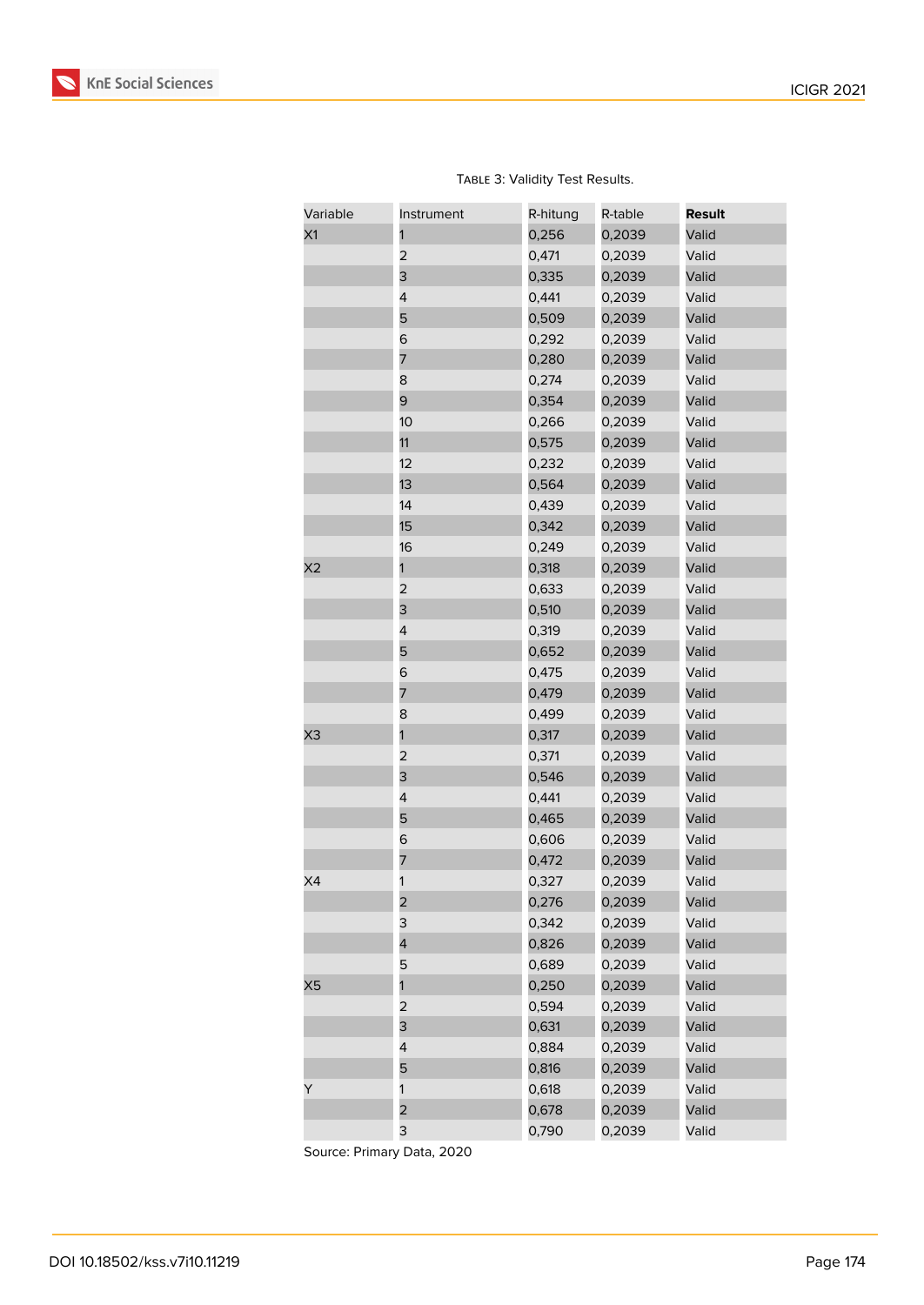| A.<br>$\overline{\mathcal{L}}$<br>× |  |
|-------------------------------------|--|
|                                     |  |

| Variable       | Cronbach's Alpha | R-table | Information |
|----------------|------------------|---------|-------------|
| X1             | 0.614            | 0.2039  | Reliable    |
| X <sub>2</sub> | 0.510            | 0.2039  | Reliable    |
| X3             | 0.402            | 0.2039  | Reliable    |
| X4             | 0.338            | 0.2039  | Reliable    |
| X5             | 0.681            | 0.2039  | Reliable    |
| Y              | 0.423            | 0.2039  | Reliable    |

Table 4: Reliability Test Results.

Source: Primary Data, 2021

#### **4.3. Classic assumption test**

Data analysis used descriptive analysis based on respondents' answers and different test results. Different tests were carried out to see the difference in traders' income before and during COVID-19 using the *pair sample t-test* ( *t-test* ) method. Meanwhile, if the data in the classical assumption test does not meet the *Beast Linear Unbiased Estimator* (BLUE), then the regression model must meet the basic classical assumptions. The classical assumption test used is the Multicollinearity Test, Heteroscedasticity Test, Autocorrelation Test, and Normality Test. Of the four tests, all of them passed the classical assumption test.

#### **4.4. Regression Analysis**

| Model   |                 | Unstandardized Coefficients Standardized | Coefficients | т    | Sig   |     |
|---------|-----------------|------------------------------------------|--------------|------|-------|-----|
|         |                 | в                                        | Std. Error   | Beta |       |     |
|         | (Constant)4,511 |                                          | 1,654        |      | 2,728 | ,00 |
|         | X1              | .368                                     | ,039         | ,223 | 2,738 | ,00 |
|         | X <sub>2</sub>  | .121                                     | ,032         | .278 | 3,649 | ,00 |
|         | X <sub>3</sub>  | .345                                     | 0.047        | .252 | 2,960 | ,00 |
|         | X4              | .268                                     | ,106         | .284 | 2,582 | ,00 |
|         | X5              | .218                                     | 0.040        | .253 | 3,442 | ,00 |
| Source: |                 | Primary                                  |              |      |       |     |

Table 5: Regression Results.

Data , 2021

From these results, when written in *standardized* form, the regression equation is as follows:

**Y = 4511 + 0.223 X1 + 0.278 X2 + 0.252 X3 + 0.284 X4 + 0.253 X5 + e**

Information :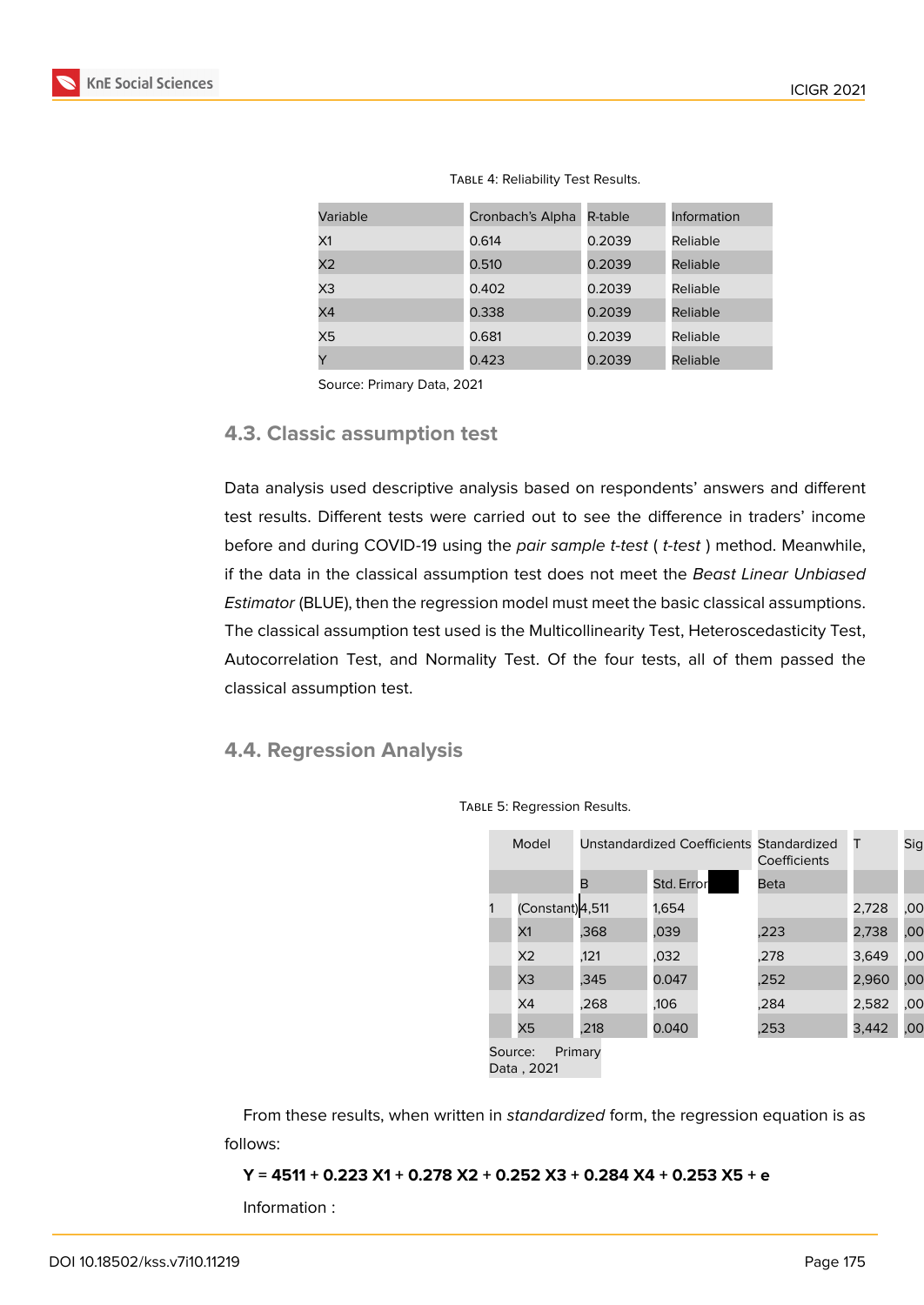

Y = MSME income

- $X1 =$ Capital
- $X2 =$ Labor
- X3 = Length of Business
- X4 = Covid19 pandemic
- $X5 =$  Customers
- e = Residual

The multiple linear regression and t-test in Table 4.10 show that the five regression coefficients are positive and significant. From the regression model, it can be explained further as follows:

1. The constant value (Y) is 4511, which means that if the capital, labor, length of business, the Covid-19 pandemic, and location visitors/buyers are equal to zero, the income will increase by 4511.

2. Capital variable (X1) has a positive and significant effect on Trader's Income (Y) with a regression value of 0.223 and at-count value of 2738 with a significance level of 0.008.

3. Labor variable (X2) has a positive and significant effect on Income (Y) with a regression value of 0.278 and at-count value of 3.649 with a significance level of 0.003.

4. The variable length of business (X3) has a positive and significant effect on income (Y), with a regression value of 0.252, the t-count value of 2.960 with a significance level of 0.002.

5. The Covid19 Pandemic variable (X4) has a positive and significant effect on Income (Y) with a regression value of 0.284 and at-count value = 2.582 with a significance level of 0.009.

6. The Visitor/Buyer variable (X5) has a positive and significant effect on Revenue (Y), with a regression value of 0.253 and at-count value of 3.442 with a significance level of 0.002.

# **5. Coefficient of Determination**

The coefficient of determination (R 2 ) is meant as a contribution influence given independent variable (X) on the dependent variable (Y).

Based on the R-squared value: 0.877, the independent variable can explain the dependent variable of 0.877 or 87.7%, the rest is explained by other factors outside the model.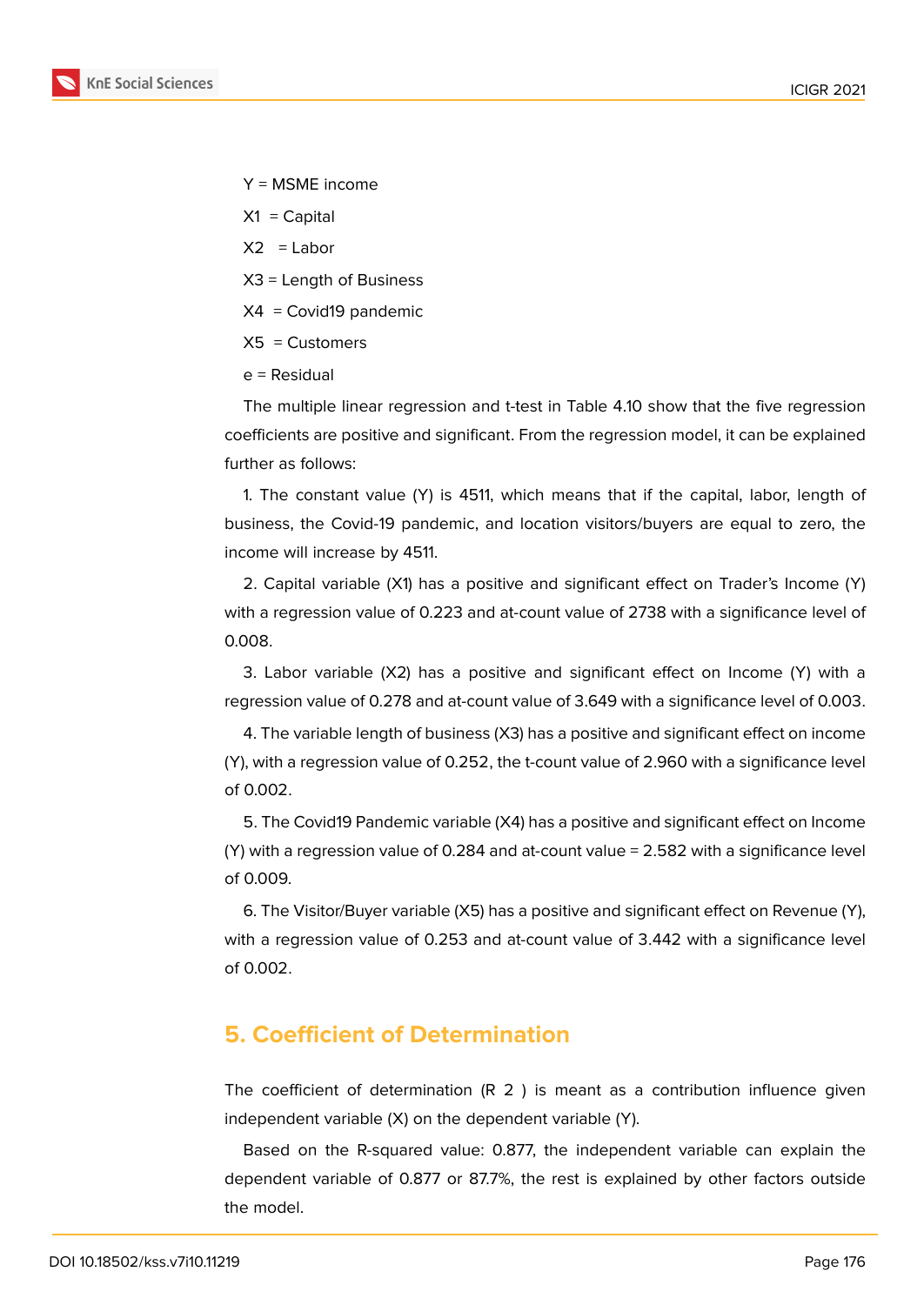

| Model |                   | R Square | Adjusted<br>Square | R Std. Error of the Durbin-Watson<br>Estimate |       |
|-------|-------------------|----------|--------------------|-----------------------------------------------|-------|
|       | .570 <sup>a</sup> | .877     | .077               | .94428                                        | 1.787 |

TABLE 6: Koefisien determinasi ( $R^2$ ).

Source; Primary Data,2021

#### **5.1. t test results**

The t-test is used to determine how far the influence of one independent variable individually in explaining the dependent variable. The results of the t-test in this study can be explained in Table 4.14 below:

| Model          | Unstandardized Coefficients Standardized |            | Coefficients | Т     | Sig. | <b>Collinearity Statistics</b> |       |
|----------------|------------------------------------------|------------|--------------|-------|------|--------------------------------|-------|
|                | в                                        | Std. Error | Beta         |       |      | Tolerance                      | VIF   |
| (Constant)     | 4.511                                    | 1.654      |              | 2,728 | .004 |                                |       |
| X1             | .368                                     | .039       | .223         | 2,738 | 800, | .727                           | 1,376 |
| X <sub>2</sub> | .121                                     | ,032       | .278         | 3,649 | .003 | .827                           | 1,210 |
| X3             | ,345                                     | .047       | .252         | 2,960 | ,002 | ,736                           | 1,359 |
| X4             | .268                                     | .106       | .284         | 2,582 | .009 | .881                           | 1,134 |
| X5             | .218                                     | .040       | .253         | 3,442 | .002 | .825                           | 1,211 |

Table 7: t test results.

Source; Primary Data, 2021.

Based on the results of the t test in Table 4.4, capital has a t count of 2.738 with a significance level of 0.008. This shows t arithmetic  $>$  t table (2.738  $>$  1.993) and a significance value (0.008 < 0.050). So it can be concluded that the capital variable (X1) has a positive and significant effect on income (Y). Capital has a t count of 3.649 with a significance level of 0.003. This shows t arithmetic  $>$  t table (3.649  $>$  1.993) and a significance value (0.003  $<$  0.050). So it can be concluded that the labor variable (X2) has a positive and significant effect on income (Y). The length of business has a t count of 2.960 with a significance level of 0.002. This shows t arithmetic  $>$  t table (2.960  $>$ 1.993) and a significance value (0.002 < 0.050). So it can be concluded that the variable length of business (X3) has a positive and significant effect on income (Y). The Covid pandemic has a t count of 2,582 with a significance level of 0.002. This shows that t count > t table ( $2.582$  > 1.993) and a significance value ( $0.009 < 0.050$ ). So it can be concluded that the covid19 pandemic variable (X4) has a positive and significant effect on income (Y). Visitors have a t count of 3.442 with a significance level of 0.002. This shows that t count  $>$  t table (3.442  $>$  1.993) and a significance value (0.002  $<$  0.050). So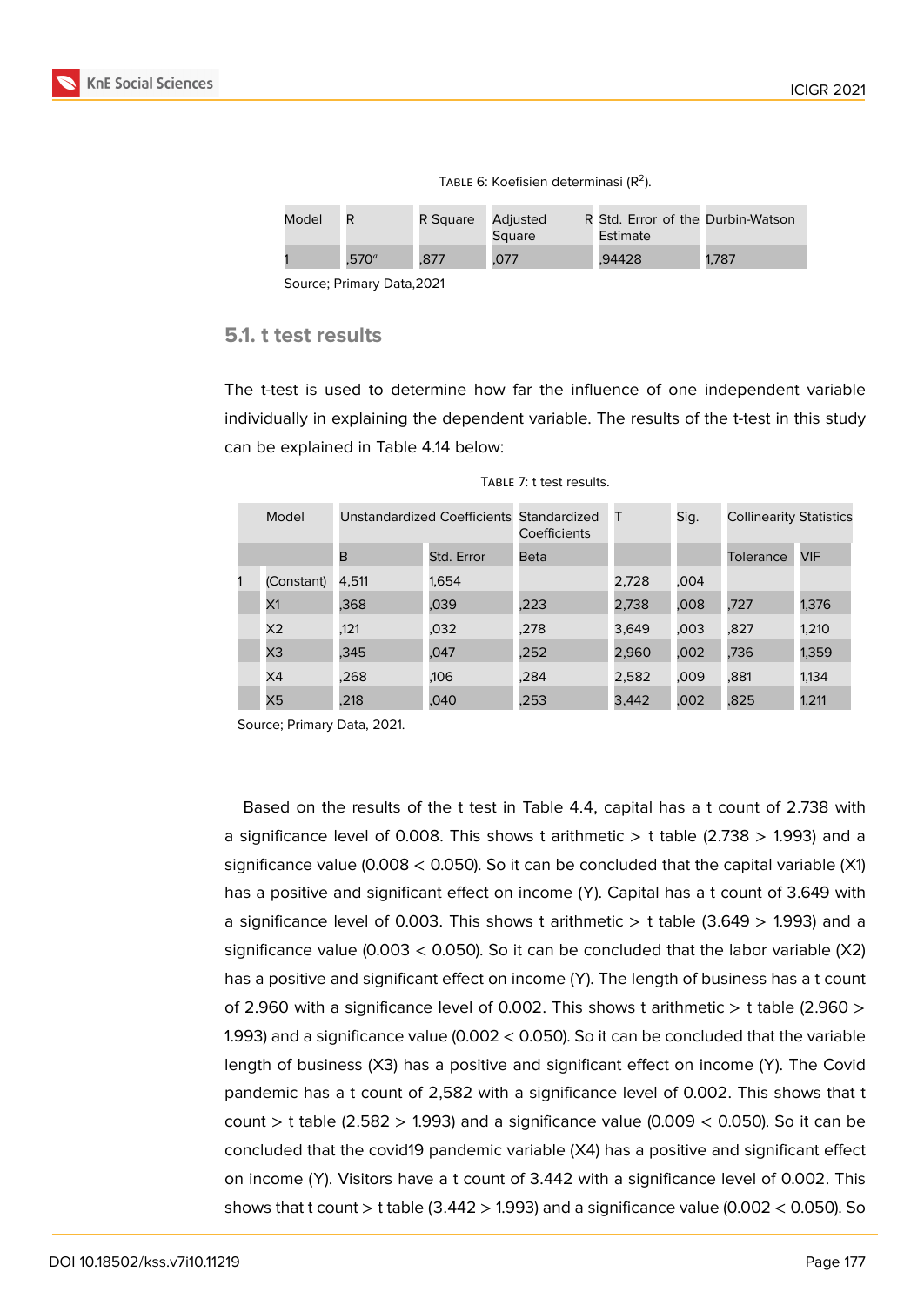

it can be concluded that the visitor/buyer variable (X5) has a positive and significant effect on income (Y).

### **5.2. F . Test Results**

| TABLE <sub>8</sub> |            |                       |       |             |        |           |  |
|--------------------|------------|-----------------------|-------|-------------|--------|-----------|--|
| Model              |            | Sum<br><b>Squares</b> | of Df | Mean Square | - F    | Sig.      |  |
|                    | Regression | 110,171               | 5     | 27,034      | 20,281 | ,005 $^b$ |  |
|                    | Residual   | 134,200               | 72    | 1,092       |        |           |  |
|                    | Total      | 244,372               | 77    |             |        |           |  |

Source: Primary Data , 2021

Based on the results of the F test, it is known that the calculated F has a value of 20.281, which is greater than the F table, which is 2.34, and a significance value of 0.005 ( $p < 0.05$ ). Thus it can be concluded that the variables of capital, labor, length of business, the covid 19 pandemic, and customers jointly affect the Income of traders in Magelang City.

# **5.3. The Effect of Capital on the Income of SMEs in the City of Magelang**

In this study, during the COVID-19 pandemic, many traders experienced a decrease in Income. Decrease income is because the capital they use for trading capital is used to cover the costs of daily living needs and other production costs. After all, Income during the COVID-19 pandemic decreased and was accompanied by a decrease in profits. So that traders use their capital to meet their daily basic needs first.

## **5.4. The Influence of Labor on the Income of SMEs in Magelang City**

In this study, during the Covid-19 pandemic in Magelang City in 2020, according to interviews with several traders who previously had employees, they reduced the number of employees due to limited ability to pay employees due to decreased production levels resulting in lower-income levels. If traders have high purchases, they will usually call back workers laid off to help with production activities.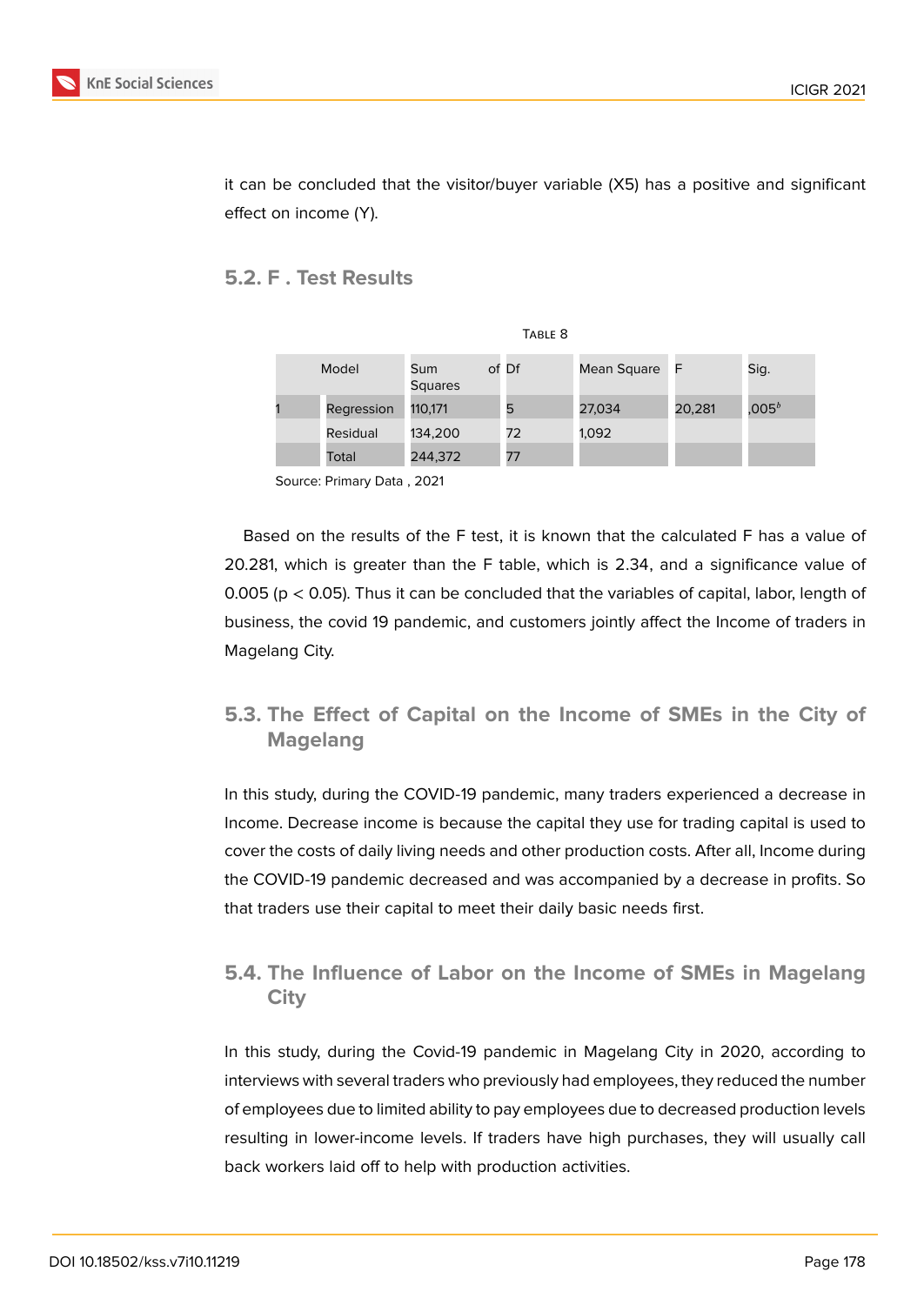

### **5.5. The Effect of Business Length on the Income of merchants in Magelang City**

In the research conducted, the length of business of traders in Magelang City during the Covid-19 pandemic had a significant influence on the Income of traders in Magelang City during the Covid-19 pandemic. Traders who have been in business for more than ten years also experienced a decrease in Income. In addition, the number of business competitors in the same field during the pandemic, which was not accompanied by an increase in business, also caused Income to decrease. Traders with a long business period cannot be compared to traders who have just been established. Traders who have just been established can compete with the Income of traders who have been established for a long time with business innovation.

# **5.6. The Covid-19 Pandemic Against the Income of merchants in Magelang City**

In this study, the Covid-19 pandemic in Magelang City significantly affected the Income of traders in Magelang City during the pandemic. From the interviews with traders in the food sector, they said that there were very few buyers for their food. There are restrictions on curfews and consumers' lack of trust towards traders who make food. Then in the tourism sector, traders who sell handicrafts also complain about the lack of visitors to tourist attractions. Sometimes if there are many visitors, their purchasing power also decreases. Grocery shop traders also complain about the lack of people buying things because some people have received basic supplies from the government every month.

# **5.7. The Influence of Buyers/Visitors on the Income of SMEs in Magelang**

In a study conducted by interviewing traders in Magelang City during the Covid-19 pandemic, traders said their visitors were relatively down more than 50% from usual. As with culinary delights in the Magelang City square, which is usually at 21.00-22.00, there are still many people buying food; there are no buyers during the pandemic at 21.00-22.00. The curfew restrictions also affect the number of visitors. During the pandemic, many workers are WFH, so they do not go out of the house and cook their food at home. Covid 19 is one of the causes of the declining Income of traders during the Covid-19 pandemic in Magelang City.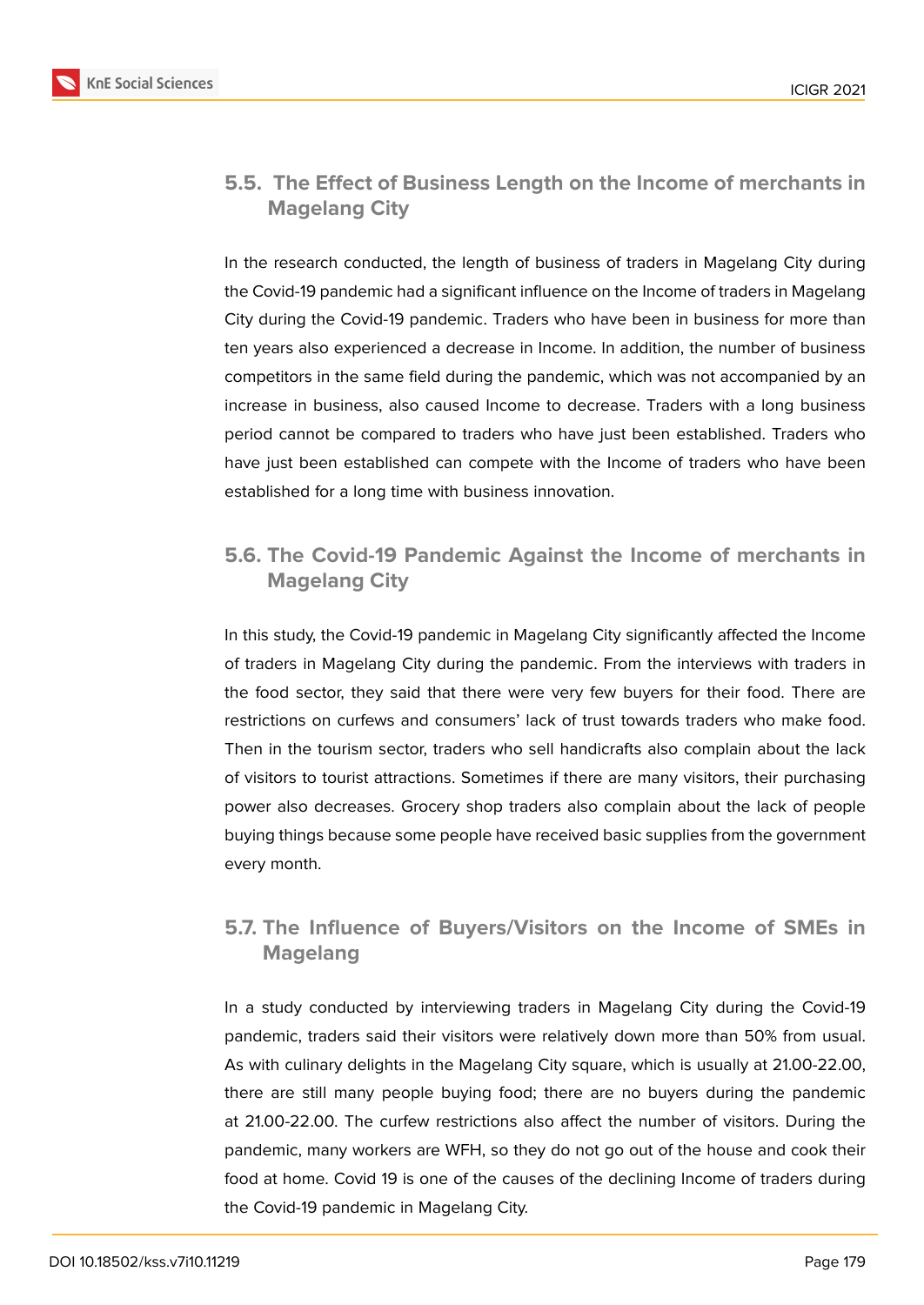

#### **5.7.1. Strategy Formulation**

Based on this research, it can be seen that the COVID-19 pandemic creates new problems during the trading business experienced by traders in Magelang City. Business strategies in dealing with COVID-19 need to be known for business actors because it is unknown how long the COVID-19 pandemic will end. The strategies that researchers can formulate can be seen in the image below;



# **6. Conclusion**

#### **6.1. Conclusion**

Based on the results of research and discussion of the conclusions, among others:

1. Capital has a significant positive effect on the income of traders affected by Covid19. Capital happens because income increases if capital increases, and vice versa.

2. The workforce has a significant positive effect on the income of traders affected by Covid19. The positive effect happens when there is an additional workforce, the level of production will increase, and income will also increase.

3. The length of business has a significant positive effect on the income of traders affected by Covid19. Positive happens because businesses that have been around for longer tend to have more experience than new traders. This experience is one way to find out what consumers want so that there is an increase in income.

4. The Covid19 pandemic significantly negatively affects traders' income. the COVID-19 pandemic has significantly impacted the community's economy. People's incomes have decreased drastically due to the lockdown in each region.

5. Customers have a significant positive effect on the income of traders affected by Covid19 in Magelang City. It happened due to the decline in people's purchasing power during the Covid-19 pandemic, so income also decreased.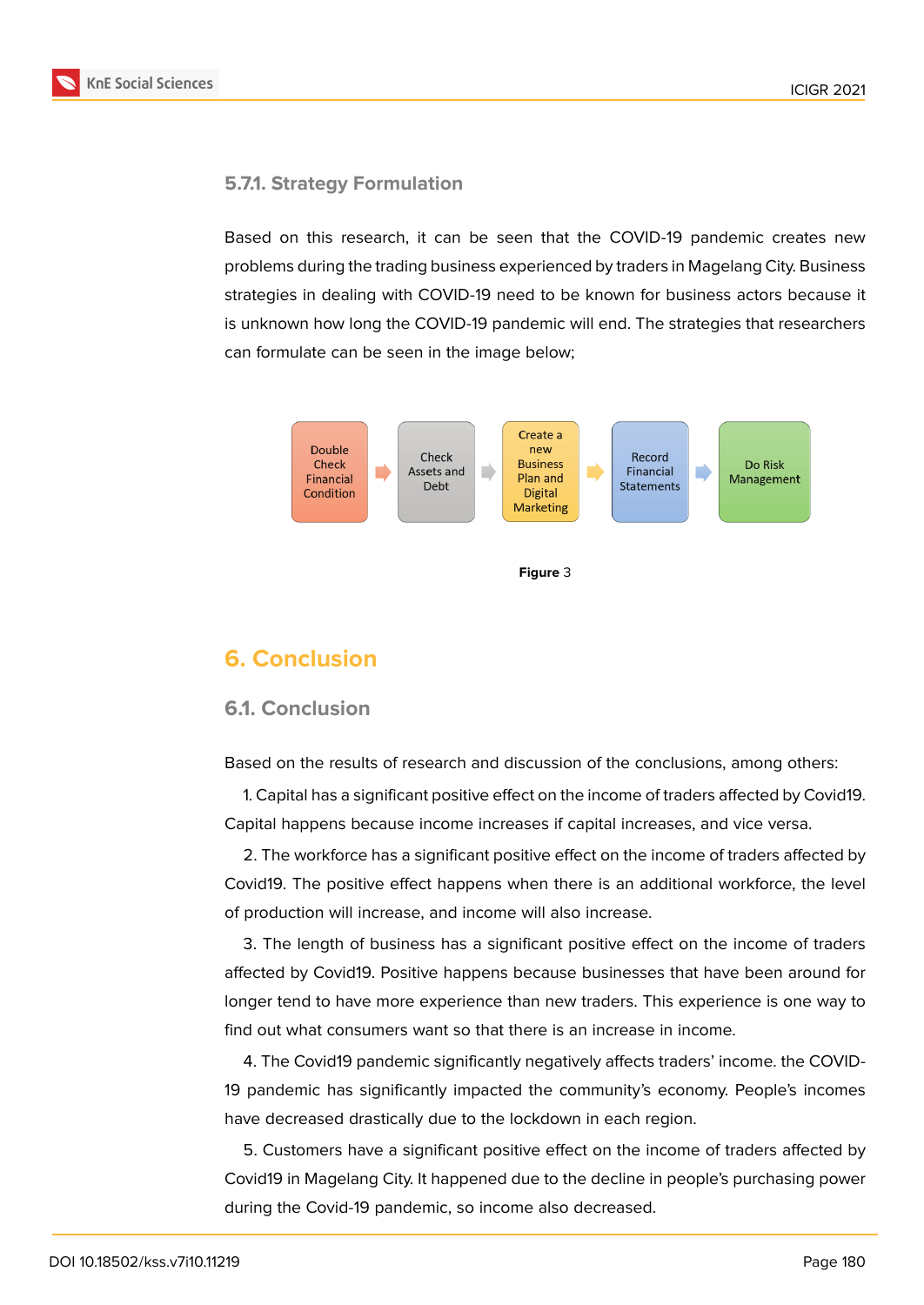

6. Capital, labor, length of business, Covid19 pandemic, and buyers together have a positive and significant impact on the income of traders in Magelang City during the Covid19 pandemic.

#### **6.2. Implication**

Based on the conclusions above, the implications for this research are:

1. A unique mechanism makes it easy to provide working capital credit to traders to increase their business. The loans provided use low-interest rates and easy guarantees.

2. The existence of pieces of training to develop the soft skills of traders.

3. Setting a curfew during the Covid19 pandemic is also expected to increase the income of traders in Magelang City.

4. Merchants implement a new strategy in running their business by digitally carrying out new business plans and services.

5. Perform risk management to deal with potential losses due to business risks.

## **References**

- <span id="page-14-0"></span>[1] OECD team. Discover the OECD Better Policies for Better Lives.OECD. 2020 May. Available from: http://www.oecd.org/general/Key-information-about-the-OECD.pdf
- <span id="page-14-1"></span>[2] Samsiyah S, Alfian CA. Home business creativity, new model innovation for new normal era MSMEs in Ngagel Rejo Village, Surabaya City. Jurnal Economic Bussines. 2021;(3):981–989.
- <span id="page-14-2"></span>[3] Pengembangan dan statistika kota Magelang penelitian. Analisis profil pelaku ekonomi kota Magelang. [2020 Jul 6]. Available from: http://balitbang.magelangkota.go.id/index.php/perpustakaan-litbang/4-ekonomi/16 analisis-profil-pelaku-ekonomi-kota-magelang
- <span id="page-14-3"></span>[4] Nicola M, Alsafi Z, Sohrabi C, Kerwan A, Al-Jabir A, Iosifidis C et al. The socio-economic implications of the coronavirus pandemic (COVID-19): A review. International Journal of Surgery. 2020;78(Mar):185– 93. https://doi.org/10.1016/j.ijsu.2020.04.018
- <span id="page-14-4"></span>[5] British Plastics Federation. Plastics: A vision for a circular economy. British Plastics Federation . England. 2018.
- [6] Knieps WS. Will COVID-19 turn Germany's export-oriented economy into a weakness? 17 Mar 2020. Euractive. Available from: